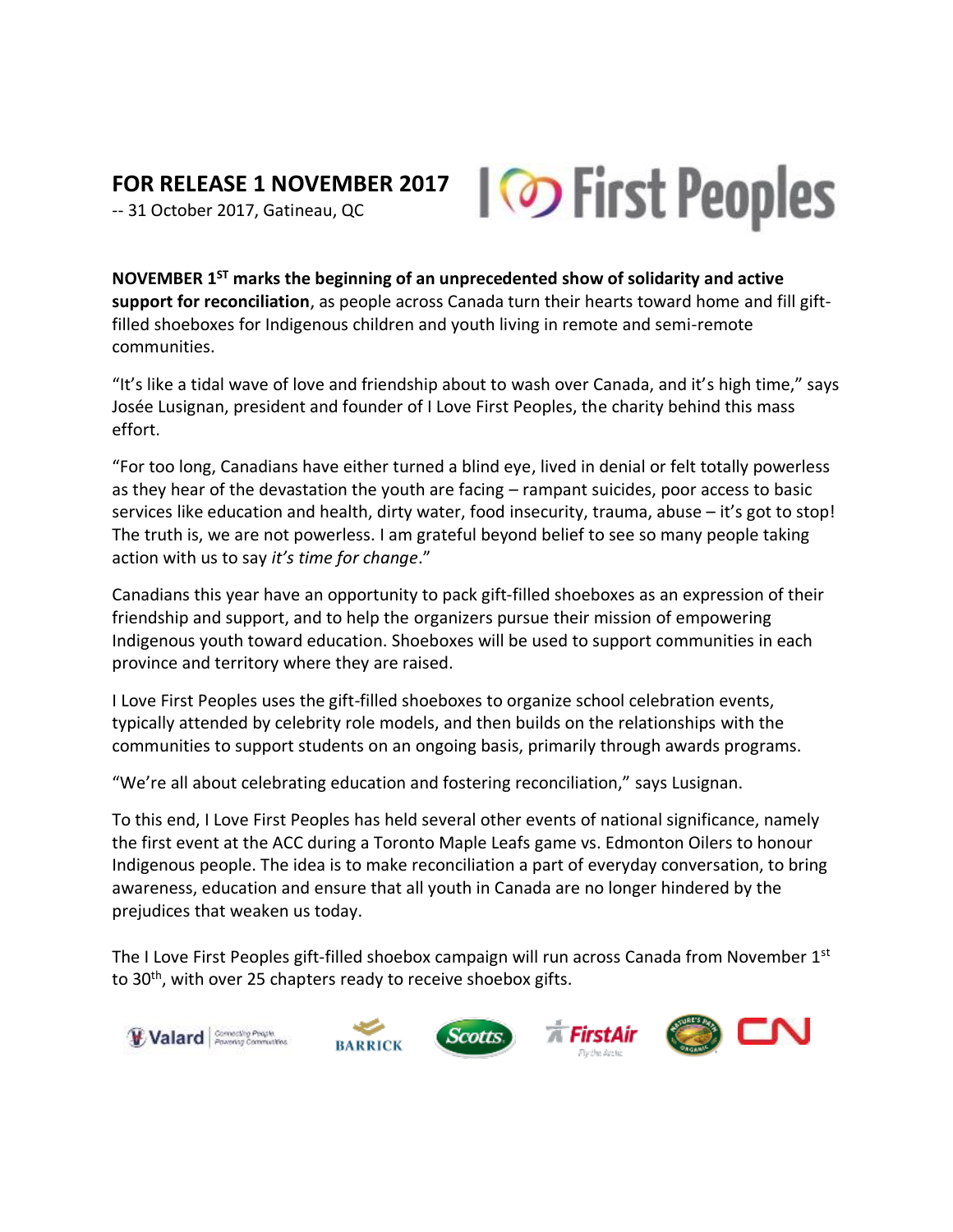"What we are seeing unfold is extraordinary. Even in our chapters, to see such a diversity of Indigenous and non-Indigenous community members working together to make this happen is a perfect demonstration of what Turtle Island ought to be," adds Lusignan.

Many high-profile celebrities are lending their name in support of this effort, to further build this wave of support like has never yet been seen in our country for this important cause – namely:

- **George Stroumboulopoulos**, one of Canada's most popular and respected television personalities and radio broadcasters who currently serves as the host *The Strombo Show* on CBC Radio 2.

- **Jennifer Podemski**, an award-winning and Gemini-nominated Indigenous film and television producer and actor, and co-executive producer of the Indspire Awards.

- **Duane Howard** a board member of I Love First Peoples and a highly regarded Indigenous actor and stuntman, best known for his role as Chief Elk Dog in the movie The Revenant with Leonardo DiCaprio.

- **Forrest Goodluck**, a young Native American actor starring in soon-to-be-released Indian Horse, and who played the role of Hawk also in the movie The Revenant.

- **Bruce Shisheesh**, former chief of Attawapiskat, who is best known for having sounded the alarm bell over the suicide crisis in his community, and for obtaining a meeting for himself and for the youth of his region with Prime Minister Justin Trudeau.

- **Stacey Laforme**, elected Chief of the Mississaugas of the New Credit First Nation, the current treaty holders for the Toronto Purchase area.

- **Alexandra Shimo,** a writer who was a shortlisted nominee for a 2014 Governor General's Award as cowriter of Edmund Metatawabin's memoir *Up Ghost River: A Chief's Journey Through the Turbulent Waters of Native History*.

- **Kelly Amaujaq Fraser**, originally from Sanikiluaq (Nunavut), she has performed countless concerts across Canada, especially in the Arctic where she is extremely well-known.

- **Sarah Siddiqui** is a Toronto-based singer songwriter who has also played in a film with Danny DeVito and Robin Williams.



متصف **BARRICK**